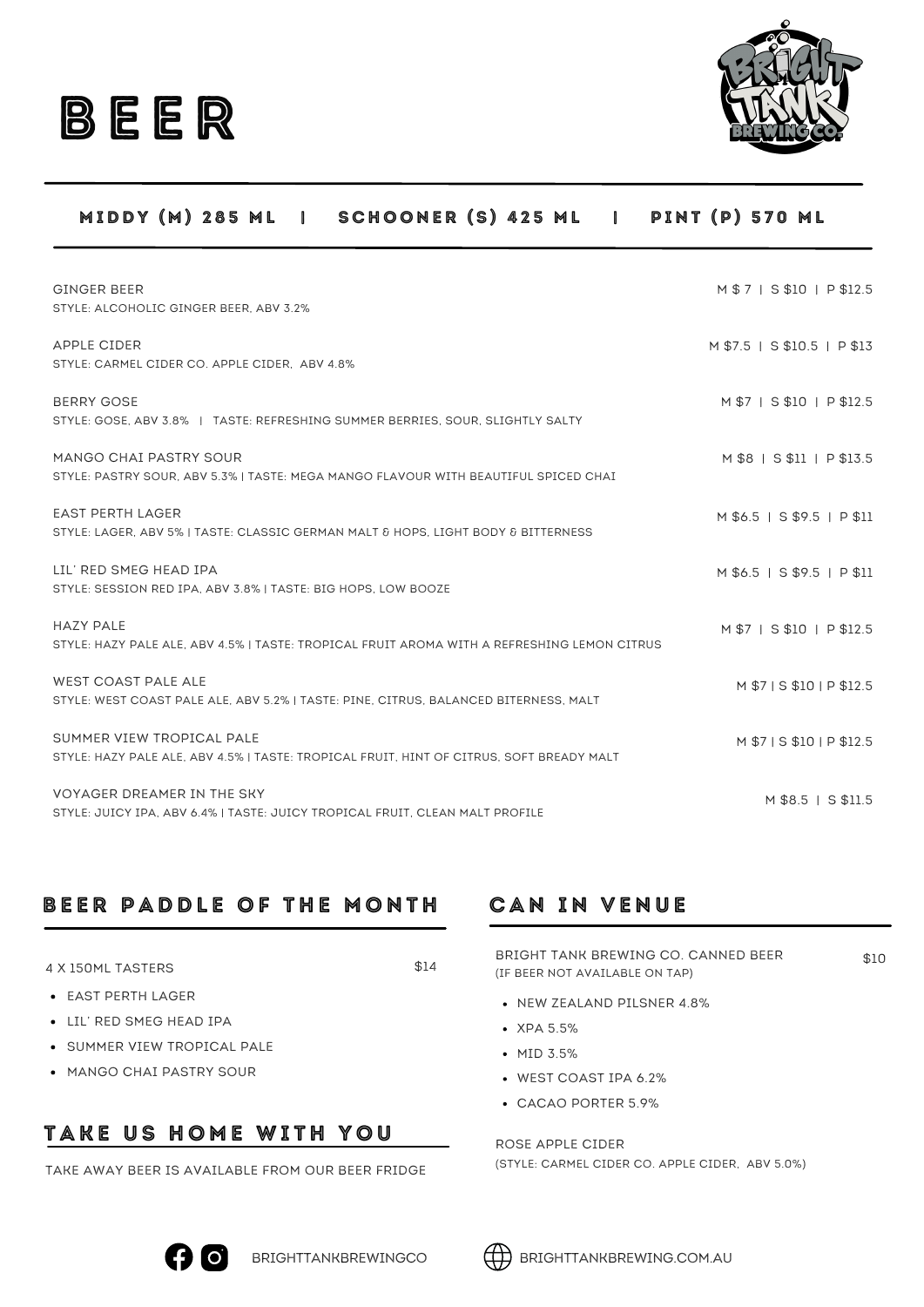



### SPARKLING / PET NAT

| MOTLEY CRU PROSECCO (KING VALLEY, VIC)            | G \$10   B \$45 |
|---------------------------------------------------|-----------------|
| BANDINI PROSECCO (VENETO, ITALY)                  | B \$55          |
| AMELIA PARK PET-NAT GRENACHE (MARGARET RIVER, WA) | G \$12   B \$56 |
| WILD THINGS PET-NAT (MARGARET RIVER, WA)          | B \$50          |

### WHITE WINE

| BRIGHT MATTER SEMILLON SAUVIGNON BLANC (MARGARET RIVER, WA)     | G \$10   B \$45     |
|-----------------------------------------------------------------|---------------------|
| BABICH 'BLACK LABEL' SAUVIGNON BLANC (MARLBOROUGH, NEW ZEALAND) | $G$ \$10.5   B \$50 |
| LS MERCHANT PINOT GRIS (FRANKLAND RIVER, WA)                    | G \$13   B \$65     |
| SNAKE & HERRING 'TOUGH LOVE' CHARDONNAY (MARGARET RIVER, WA)    | G \$12   B \$55     |
| GIANT STEPS CHARDONNAY (YARRA VALLEY, VIC)                      | B \$75              |
| ALKOOMI RIESLING (FRANKLAND RIVER, WA)                          | B \$60              |

### **ROSE**

| RAMEAU D'OR ROSE PETIT AMOR (MEDITERRANEE, FRANCE) |  | G \$11   B \$50 |  |
|----------------------------------------------------|--|-----------------|--|
|----------------------------------------------------|--|-----------------|--|

### RED WINE

| POGGIO ANIMA NERO D'AVOLA (SICILY, ITALY)                       | $G $10.5 \mid B $50$ |
|-----------------------------------------------------------------|----------------------|
| XANADU EXMOOR CABERNET SAUVIGNON (MARGARET RIVER, WA)           | G \$12.5   B \$56    |
| RUN FREE BY SINGLEFILE SHIRAZ (GREAT SOUTHERN, WA)              | G \$12.5   B \$56    |
| STORM BAY PINOT NOIR (COAL RIVER, TAS)                          | G \$13   B \$60      |
| LA BOCA MALBEC (MENDOZA, ARGENTINA)                             | B \$52               |
| HEAD SHIRAZ (GREAT SOUTHERN, WA)                                | B \$55               |
| FRASER GALLOP 'PARTERRE'CABERNET SAUVIGNON (MARGARET RIVER, WA) | <b>B</b> \$80        |